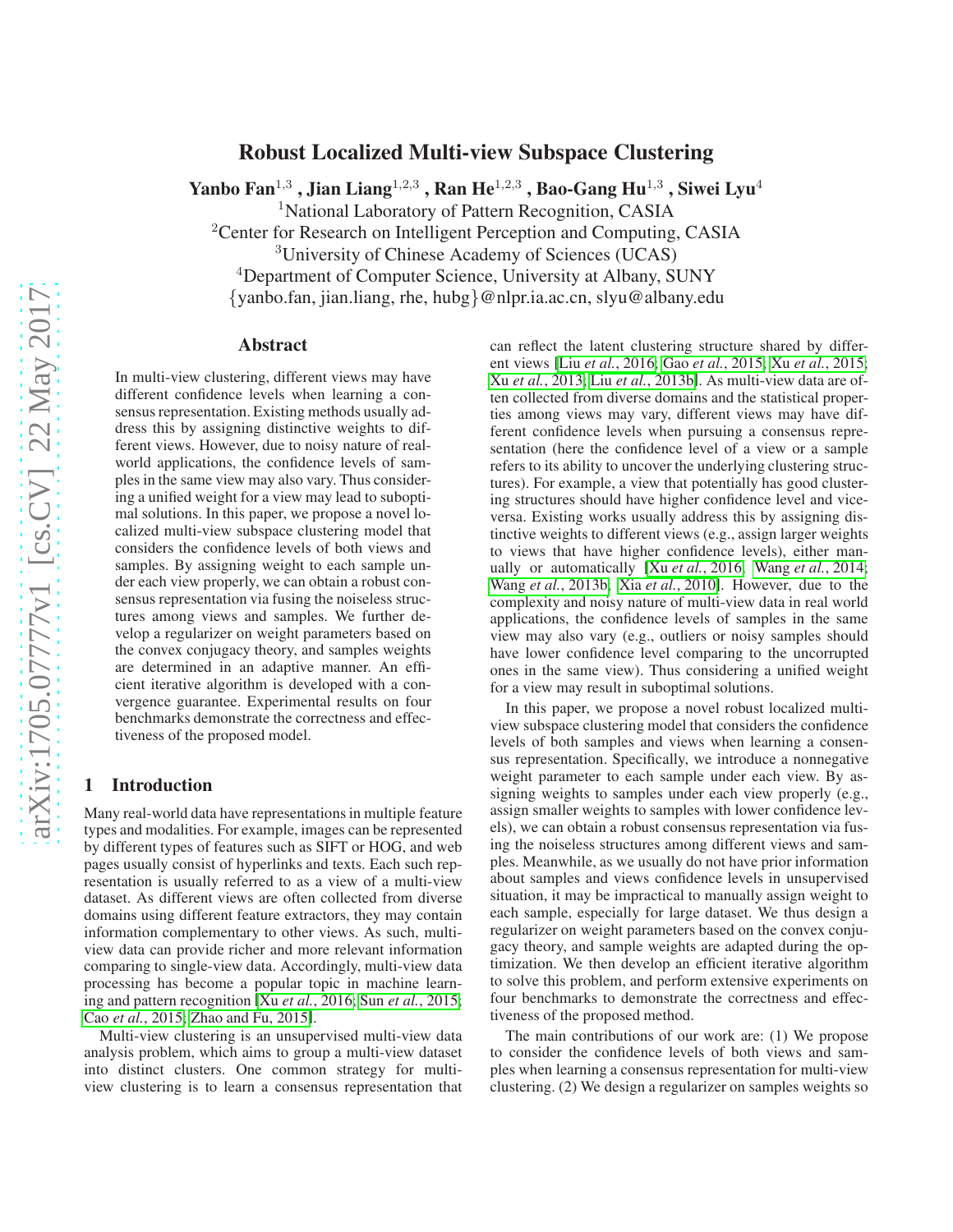that they are adaptively assigned during the optimization process. The learned weights can reflect samples confidence levels to some extent. The whole formulation is easy to optimize and the convergence is guaranteed. (3) The proposed model outperforms the related state-of-the-art multi-view clustering methods on four real-world multi-view datasets.

# 2 Related Work

Recently, many spectral-based subspace clustering methods have been proposed [Hu *et al.*[, 2014;](#page-6-12) Feng *et al.*[, 2014;](#page-6-13) He *et al.*[, 2014;](#page-6-14) [Elhamifar and Vidal, 2013;](#page-6-15) Liu *et al.*[, 2013a;](#page-6-16) Zhang *et al.*[, 2013\]](#page-6-17). These approaches first learn a similarity matrix S based on data's self-representation. They then obtain clustering results by applying spectral clustering algorithm like [\[Shi and Malik, 2000\]](#page-6-18) on the learned similarity matrix. For example, Sparse Subspace Clustering (SSC) [\[Elhamifar and Vidal, 2013\]](#page-6-15) constructs the similarity matrix S through finding a sparse linear representation of each sample. Low-Rank Representation (LRR) [Liu *et al.*[, 2013a\]](#page-6-16) emphasizes low-rank property on data's self-representation during the optimization. Though proved to be effective in many applications, these methods mainly focus on single-view data. To explore the complementary information involved in multi-view data, several multi-<br>view clustering algorithms have been proposed view clustering algorithms have been proposed [Lu *et al.*[, 2016;](#page-6-19) Li *et al.*[, 2016;](#page-6-20) Wang *et al.*[, 2013a;](#page-6-21) [Kumar](#page-6-22) *et al.*, 2011; Kumar and Daumé, 2011]. For example, [\[Kumar](#page-6-22) *et al.*, 2011] propose a co-regularization framework to regularize the difference between views Laplacian embedding. [Liu *et al.*[, 2013b\]](#page-6-8) propose a multiview nonnegative matrix factorization framework to pursue a consensus representation. To extend single-view subspace clustering algorithm to multi-view situation, [Cao *et al.*[, 2015\]](#page-6-2) propose a diversity-induced multi-view subspace model that explicitly enforces the diversity of different representations. [Gao *et al.*[, 2015\]](#page-6-5) propose to learn a consistence clustering structure and the subspace representation of each view simultaneously. Instead of considering each view equally, [Xia *et al.*[, 2010\]](#page-6-11) propose to learn an optimal weighting to linearly combine different views representations. [Wang *et al.*[, 2014\]](#page-6-9) develop a minimax optimization framework to minimize the loss of the worst case with maximum disagreements. However, these methods usually learn a unified weight for a view and do not consider the confidence level variations of samples in the same view. Recently, [Gönen and Margolin, 2014] propose a localized multiple kernel learning framework that considers samplespecific weights to different kernels. However, the kernels are pre-specified in their work and they further constrain that the weights should sum to one for each sample. In contrast, we propose to learn samples weights and consensus representation jointly and develop a novel weighting strategy based on convex conjugacy theory.

# 3 The Proposed Method

# 3.1 Terms and Notations

We use  $|| \cdot ||_F$ ,  $|| \cdot ||_1$ ,  $|| \cdot ||_2$ ,  $|| \cdot ||_{2,1}$  to denote *Frobenius*norm, the  $\ell_1$ -norm (sum of absolute value), the  $\ell_2$ -norm and the  $\ell_{2,1}$ -norm (sum of of the  $\ell_2$  norm of columns of a matrix). | · | takes the absolute value of the elements in a matrix. We denote  $R_+ = \{t | t \geq 0\}$ . For a vector  $y \in R^n$ ,  $diag(y)$  denotes a square diagonal matrix with elements of y on its main diagonal, and  $y_i$  is its *i*-th entry. For a matrix  $Y \in R^{n \times n}$ ,  $diag(Y)$  is the vector formed from its main diagonal elements. We use  $Y_{i}$  and  $Y_j$  to denote the *i*-th column and j-th row of matrix Y, respectively.  $Y_{ij}$  denotes the entry of  $Y$  at *i*-th row and *j*-th column.

### 3.2 Proposed Formulation

In this section, we will introduce a novel approach to extend the single-view subspace clustering model to multi-view situation. Specifically, we will demonstrate our main ideas based on SSC model due to its good interpretability and effectiveness [\[Elhamifar and Vidal, 2013\]](#page-6-15). Given a multi-view dataset  $X = [X^1; X^2; \dots; X^m] \in R^{d \times n}$  with m views sampled from  $c$  clusters,  $n$  is the number of total samples.  $X^v \in R^{d_v \times n}$  is the feature matrix corresponding to the v-th view and  $d_v$  is its feature,  $d = \sum_{v=1}^{m} d_v$ . Single-view SSC model corresponding to  $v$ -th view can be described as

<span id="page-1-0"></span>
$$
\min_{\mathbf{Z}^v \in R^{n \times n}} ||\mathbf{X}^v - \mathbf{X}^v \mathbf{Z}^v||_F^2 + \beta ||\mathbf{Z}^v||_1, \ diag(\mathbf{Z}^v) = 0. \tag{1}
$$

where  $\mathbf{Z}^v \in R^{n \times n}$  is the learned sparse self-representation of v-th view and  $\mathbf{Z}_{i}^{v}$  is the self-representation of *i*-th sample under v-th view,  $\beta$  is a nonnegative parameter that trades off the reconstruction error and the sparse constraint  $||Z^v||_1$ . After getting the optimal  $\mathbf{Z}^v$ ,  $\mathbf{S} = (|\mathbf{Z}^v| + |(\mathbf{Z}^v)^T|)/2$  is used to build a similarity matrix, and the final clustering results of  $v$ -th view is obtained by applying spectral clustering on  $S$ .

To explore the complementary information contained in multi-view data, a direct approach is to perform single-view subspace clustering model [\(1\)](#page-1-0) on each view separately and then build similarity matrix **S** as  $S = \frac{1}{m} \sum_{v=1}^{m} \frac{|\mathbf{Z}^v| + |(\mathbf{Z}^v)^T|}{\sum_{v=1}^{n} |\mathbf{Z}^v|}$  $\frac{|(L')|}{2}$ . However, this naïve extension cannot make use of the complementary information in multi-view data very well as 1) it considers each view independently and 2) it simply treats all views and samples in an equal manner. As multi-view data are often collected from diverse domains by different types of feature extractors and noise is inevitable in real-world applications, different views usually have different confidence levels and the confidence levels of samples in the same view may also vary (e.g., outliers or noisy samples should have low confidence levels). Thus naïve treating each view equally or considering a unified weight for a view may both lead to suboptimal solutions. To better explore the complementary information in multi-view data, we propose a robust localized multi-view subspace clustering model to consider the confidence levels of both views and samples as

<span id="page-1-1"></span>
$$
\min_{\{\mathbf{Z}^v\}_{v=1}^m, \mathbf{Z}^*, \mathbf{P}} \sum_{v=1}^m \sum_{j=1}^n \{\mathbf{P}_{vj}(||\mathbf{X}^v_{\cdot j} - \mathbf{X}^v \mathbf{Z}^v_{\cdot j}||_F^2 + \lambda ||\mathbf{Z}^v_{\cdot j} - \mathbf{Z}^*_{\cdot j}||_F^2) + \psi(\mathbf{P}_{vj})\} + \beta ||\mathbf{Z}^*||_1
$$
\ns.t.  $\mathbf{P}_{vj} \geq 0$ ,  $diag(\mathbf{Z}^v) = 0$ ,  $v = 1, ..., m, j = 1, ..., n$ . (2)

where  $\mathbf{Z}^* \in R^{n \times n}$  is the learned sparse consensus representation, and  $(\lambda, \beta)$  are two nonnegative trade-off parameters. In model [\(2\)](#page-1-1), we explicitly introduce a nonnegative weight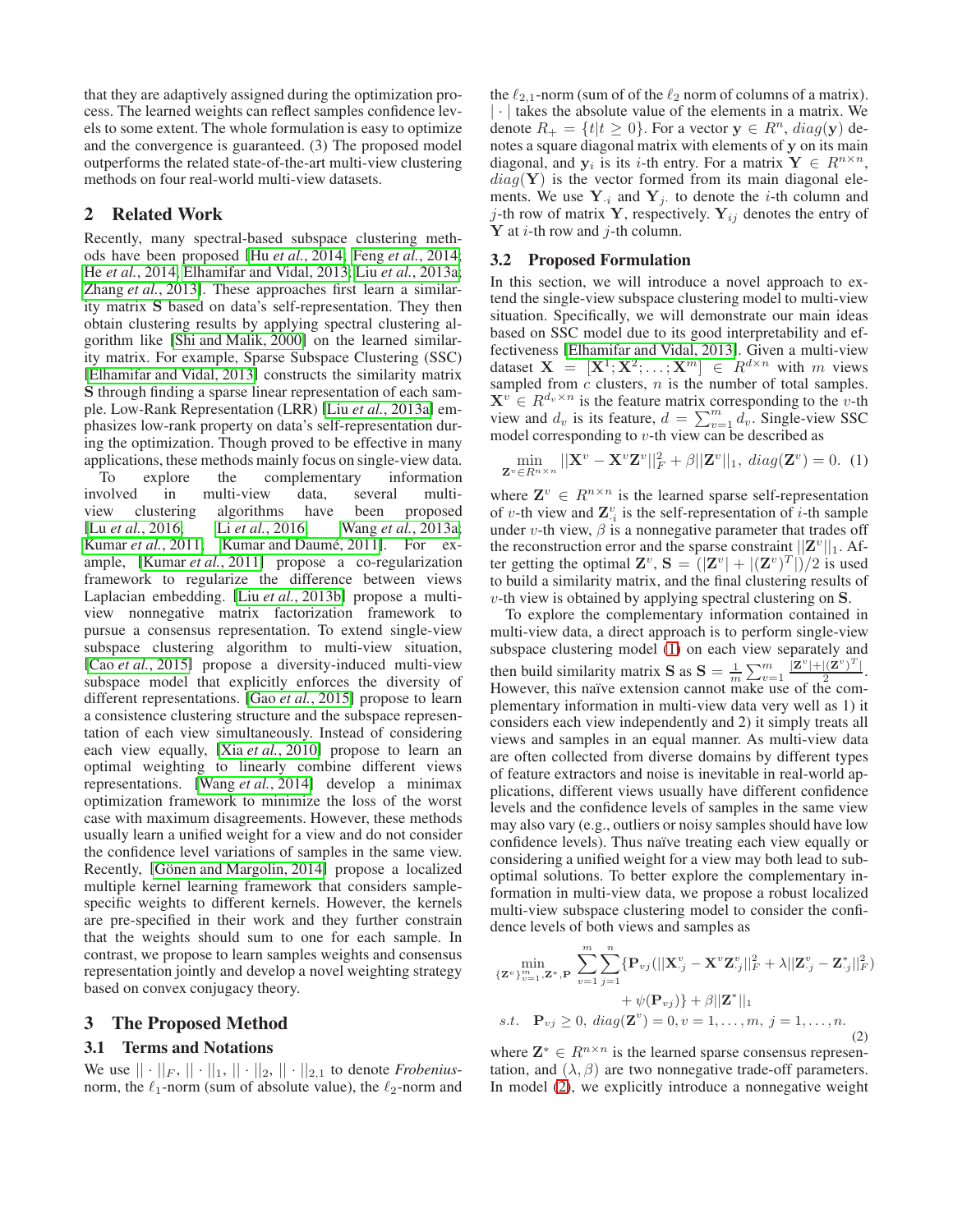

<span id="page-2-3"></span>Figure 1: Graphical representations of latent loss function and its corresponding minimizer function,  $\gamma = 1$ .

parameter for each sample under each view to reflect its confidence level.  $P \in R^{m \times n}$  denotes the weight matrix and  $P_{vi}$ is the weight of  $j$ -th sample under  $v$ -th view. By properly assigning weight to each sample under each view (e.g., assign small weights to outliers and noisy samples),  $\mathbf{Z}^*$  in model [\(2\)](#page-1-1) can better explore the complementary information contained in each  $\mathbf{Z}^v$ . As we usually do not have prior information about the confidence levels of samples and views in unsupervised setting, it is impractical to obtain sample weights P manually. Thus we further incorporate the updating of  $P$  into the model optimization with a regularizer  $\psi(\cdot)$  on **P**, and **P** is adapted during the model optimization.

#### <span id="page-2-4"></span>3.3 Discussion of  $\psi(\cdot)$

One key issue in model [\(2\)](#page-1-1) is to design a proper regularizer  $\psi(\cdot)$ , which determines the updating of weight parameters. In order to obtain a robust consensus representation Z<sup>\*</sup> among views and samples, outliers or noisy samples under each view should be assigned with smaller weights and samples with good local structures should obtain relative larger weights. Denote the loss of  $j$ -th sample under  $v$ -th view as  $\ell_{vj} = ||\mathbf{X}_{.j}^v - \mathbf{X}^v \mathbf{Z}_{.j}^v||_F^2 + \lambda ||\mathbf{Z}_{.j}^v - \mathbf{Z}_{.j}^*||_F^2$ . Model [\(2\)](#page-1-1) with respect to  $\dot{\mathbf{P}}_{vj}$  becomes

<span id="page-2-0"></span>
$$
\min_{\mathbf{P}_{vj}\geq 0} \mathbf{P}_{vj}\ell_{vj} + \psi(\mathbf{P}_{vj})
$$
\n(3)

Based on the convex conjugacy theory [\[Boyd and Vandenberghe, 2004\]](#page-6-25), we have

Lemma 1 Problem [\(3\)](#page-2-0) is related to a certain latent function  $\phi(\ell) = -\psi^*(-\ell)$ , where  $\psi^*(\cdot)$  denotes the convex conjugate of function  $\psi(\cdot)$ <sup>[1](#page-2-1)</sup>.

*Proof. Based on the convex conjugacy theory, we have*  $\phi(\ell) = -\psi^*(-\ell) = -\max_{v \geq 0} \{-v\ell - \psi(v)\} =$  $\min_{v>0} \{v\ell + \psi(v)\}\)$ .  $\phi(\ell)$  *is concave due to the fact that the convex conjugate*  $ψ<sup>*</sup>(ℓ)$  *is convex.* 

This on the other side encourages us to design regularizer  $\psi(\cdot)$  based on the latent loss functions. Given a concave loss function  $\phi(\ell) : R_+ \to R_+$ , we can define  $\psi(p) =$  $\max_{\ell \geq 0} \{-p\ell + \phi(\ell)\}\$ , and  $\phi(\ell) = \min_{p \geq 0} \{p\ell + \psi(p)\}\$  accordingly. For instance, we can define  $\psi(\cdot) : R_+ \to R_+$  as

<span id="page-2-2"></span>
$$
\psi(p) = \gamma p + \frac{1}{p} - 2\tag{4}
$$

where  $\gamma$  is a nonnegative hyper-parameter,  $\psi(p)$  is a convex function for  $p > 0$ . Its corresponding latent loss function is  $\phi(\ell) = 2(\sqrt{\gamma + \ell} - 1)$ . By substituting eq [\(4\)](#page-2-2) into problem [\(3\)](#page-2-0), the optimal weight for  $j$ -th sample under v-th view in (3) is calculated as

$$
\mathbf{P}_{vj}^* = \sigma(\ell_{vj}) = \frac{1}{\sqrt{\gamma + \ell_{vj}}}
$$
 (5)

where  $\sigma(\ell)$  is named as minimizer function. Figure [1](#page-2-3) gives a graphic illustration of  $\phi(\ell)$  and  $\sigma(\ell)$ . We can tell that  $\sigma(\ell)$  is monotone decreasing with respect to loss  $\ell$ , and samples with larger losses will get smaller weights. As outliers or noisy samples are usually considered to be deviated from the major normal ones, they can usually cause larger reconstruction loss and will get smaller weights accordingly. Meanwhile, samples with good local structures probably can be reconstructed very well and will get larger weights consequently. Through this, the learned weight matrix P can reflect the confidence levels of samples under each view. Its correctness and effectiveness are further demonstrated in the experimental part. By substituting eq [\(4\)](#page-2-2) into model [\(2\)](#page-1-1), we obtain the proposed robust multi-view subspace clustering model.

# 4 Optimization

#### 4.1 Optimization Algorithm

Although problem [\(2\)](#page-1-1) is not jointly convex for all variables, it is convex with respect to each variable while fixing the others. Thus we can develop an efficient block coordinate descent algorithm for it. The overall algorithm is summarized in Algorithm 1. Specifically, the variables P,  $\{Z^v\}_{v=1}^m$  and Z ∗ are updated as follows:

**P-step** Update weight matrix **P** with fixed  $\{\{\mathbf{Z}^v\}_{v=1}^m, \mathbf{Z}^*\}$ . According to the discussion in Section [3.3,](#page-2-4) the optimizing of each  $P_{vj}$  refers to a convex optimization problem [\(3\)](#page-2-0) and it has a closed form solution as

<span id="page-2-5"></span>
$$
\mathbf{P}_{vj} = \frac{1}{\sqrt{\gamma + ||\mathbf{X}_{.j}^v - \mathbf{X}^v \mathbf{Z}_{.j}^v||_F^2 + \lambda ||\mathbf{Z}_{.j}^v - \mathbf{Z}_{.j}^*||_F^2}},\quad(6)
$$

where  $1 \le v \le m$ ,  $1 \le j \le n$ .

 $\mathbf{Z}^v$ -step Update each  $\mathbf{Z}^v$  while fixing  $\{\mathbf{Z}^*, \mathbf{P}\}$ . The optimization of  $\mathbf{Z}^v$  is equivalent to

$$
\mathbf{Z}^v = \arg\min_{\mathbf{Z}^v} ||\mathbf{X}^v - \mathbf{X}^v \mathbf{Z}^v||_F^2 + \lambda ||\mathbf{Z}^v - \mathbf{Z}^*||_F^2
$$
  
s.t. diag( $\mathbf{Z}^v$ ) = 0. (7)

Its Lagrange function is

$$
L(\mathbf{Z}^v, \mathbf{y}) = ||\mathbf{X}^v - \mathbf{X}^v \mathbf{Z}^v||_F^2 + \lambda ||\mathbf{Z}^v - \mathbf{Z}^*||_F^2 + \langle \mathbf{y}, diag(\mathbf{Z}^v) \rangle, \tag{8}
$$

where  $y \in R^n$  is Lagrange multiplier and  $\langle \cdot, \cdot \rangle$  denotes the inner product of two vectors. By setting the derivative of  $L(\mathbf{Z}^v, \mathbf{y})$  with respect to  $\mathbf{Z}^v$  and y to zero, we have

$$
\begin{cases} (\mathbf{X}^v)^T \mathbf{X}^v \mathbf{Z}^v - (\mathbf{X}^v)^T \mathbf{X}^v + \lambda (\mathbf{Z}^v - \mathbf{Z}^*) + diag(\frac{\mathbf{y}}{2}) = 0, \\ diag(\mathbf{Z}^v) = 0. \end{cases}
$$
\n(9)

<span id="page-2-1"></span><sup>&</sup>lt;sup>1</sup> The convex conjugate of function  $f(\mathbf{t})$  is defined as  $f^*(\mathbf{y}) =$  $\sup_{\mathbf{t}\in\text{dom}f}(\mathbf{y}^T\mathbf{t} - f(\mathbf{t}))$  [\[Boyd and Vandenberghe, 2004\]](#page-6-25).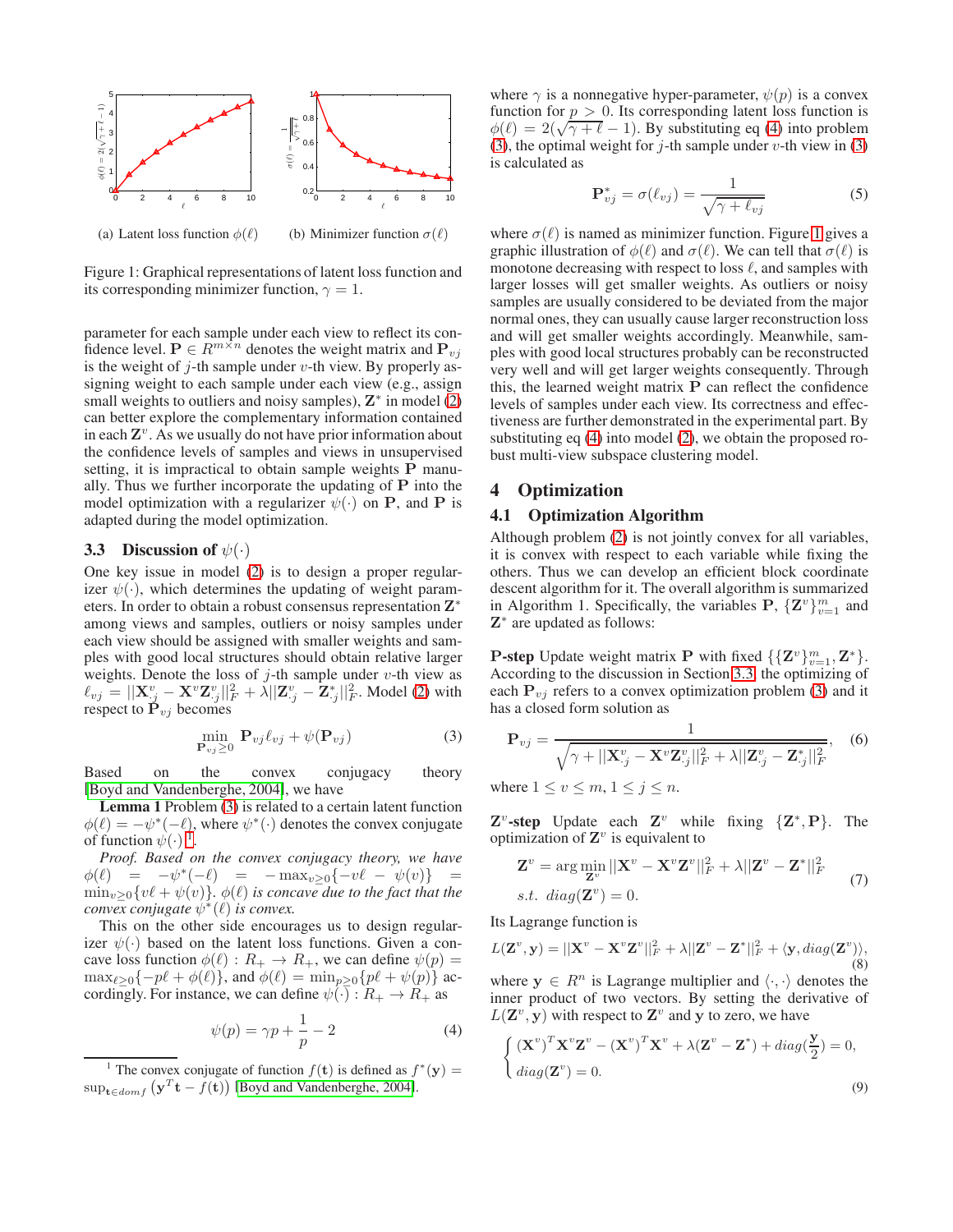Therefore,  $\mathbf{Z}^v$  can be obtained as

<span id="page-3-2"></span>
$$
\mathbf{Z}^v = ((\mathbf{X}^v)^T \mathbf{X}^v + \lambda \mathbf{I})^{-1} ((\mathbf{X}^v)^T \mathbf{X}^v + \lambda \mathbf{Z}^* - diag(\frac{\mathbf{y}}{2})),
$$
\n(10)

where **I** is a  $n \times n$  identity matrix and  $y_i$  $2\langle [(\mathbf{X}^v)^T \mathbf{X}^v + \lambda \mathbf{I})^{-1}]_i$ .,  $[(\mathbf{X}^v)^T \mathbf{X}^v + \lambda \mathbf{Z}^*]_{\cdot i}$  $[(\mathbf{X}^v)^T\mathbf{X}^v+\lambda\mathbf{I})^{-1}]_{ii}$ .

 $\mathbf{Z}^*$ -step Update  $\mathbf{Z}^*$  while fixing  $\{\{\mathbf{Z}^v\}_{v=1}^m, \mathbf{P}\}\$ . Problem [\(2\)](#page-1-1) becomes

<span id="page-3-0"></span>
$$
\mathbf{Z}^* = \arg\min_{\mathbf{Z}^*} \lambda \sum_{v=1}^m \sum_{j=1}^n \mathbf{P}_{vj} ||\mathbf{Z}^*_{\cdot j} - \mathbf{Z}^v_{\cdot j}||^2_F + \beta ||\mathbf{Z}^*||_1 \tag{11}
$$

It obtains a unique solution as

<span id="page-3-1"></span>
$$
\mathbf{Z}_{ij}^{*} = \begin{cases} \frac{2\lambda \sum_{v=1}^{m} \mathbf{P}_{vj} \mathbf{Z}_{ij}^{v} - \beta}{2\lambda \sum_{v=1}^{m} \mathbf{P}_{vj}}, & if \sum_{v=1}^{m} \mathbf{P}_{vj} \mathbf{Z}_{ij}^{v} > \frac{\beta}{2\lambda} \\ \frac{2\lambda \sum_{v=1}^{m} \mathbf{P}_{vj} \mathbf{Z}_{ij}^{v} + \beta}{2\lambda \sum_{v=1}^{m} \mathbf{P}_{vj}}, & if \sum_{v=1}^{m} \mathbf{P}_{vj} \mathbf{Z}_{ij}^{v} < \frac{-\beta}{2\lambda} \\ 0. & otherwise \end{cases}
$$
(12)

where  $1 \leq i \leq n, 1 \leq j \leq n$ .

Seen from eq [\(11\)](#page-3-0) and eq [\(12\)](#page-3-1), the optimal  $\mathbf{Z}^*$  is a weighted average over each view's self-representation with a sparse constraint. As we have discussed in Section [3.3,](#page-2-4) outliers or noisy samples will get smaller weights at P-step. For  $j$ -th sample, let  $\mathbf{P}_{\cdot j} = [\mathbf{P}_{1j}, \dots, \mathbf{P}_{mj}]^T$  denote its weight under each view, we can have the following observations: 1) if j-th sample obtains good local structures and can be reconstructed very well under each view,  $P_{i}$  will get large values for all its entries and the self-representation under each view (i.e.,  ${\mathbf Z}^v_j}_{v=1}^m$ ) will all have large influence when calculating the consensus representation  $\overline{\mathbf{Z}_{j}^{*}}$ . 2) if j-th sample behaves abnormally (e.g., as outlier) only on some views, the corresponding weights in  $P_{i,j}$  for these views will be very small and  $\mathbf{Z}_{i,j}^*$  is thus mainly determined by the self-representations learned from other views with high confidence levels. 3) if j-th sample behaves as outliers on all the views,  $P_{i,j}$  will get very small values for all its entries, and the learned  $\mathbf{Z}_{:,j}^*$  will be close to zero due to the sparse constraint in eq [\(11\)](#page-3-0). Therefore, we can get a robust consensus representation  $\mathbf{Z}^*$  through fusing the noiseless structures among views and samples.

#### 4.2 Convergence and Computational Complexity

We first analyze the convergence property of Algorithm 1. During each iteration, an convex minimization problem is solved for each P-step,  $\mathbf{Z}^v$ -step and  $\mathbf{Z}^*$ -step, and the global optimum solution is obtained for each sub-step. Thus the overall objective is non-increasing with the iterations and Algorithm 1 is guaranteed to convergence.

For a given multi-view dataset and a fixed parameter  $\lambda$ in Algorithm 1, the matrix inverse operator and operation  $(\mathbf{X}^v)^T \mathbf{X}^v$  in eq [\(10\)](#page-3-2) only need to be calculated once during the optimization, and their time cost is  $O(mn^3 + dn^2)$ . In each iteration, **P** is computed with the cost of  $O(dn^2 + mn^2)$ . For  $\mathbf{Z}^v$ -step, there is an extra matrix multiplication operator in eq [\(10\)](#page-3-2), which has a time cost of  $O(mn^3)$ . The cost for

## Algorithm 1 : Algorithm for RMSC

- **Input:** Multi-view data  $X^v \in R^{d_v \times n}$   $(v = 1, \ldots, m)$ , parameters  $λ$ ,  $β$ , number of clusters  $c$ .
- 1: Set  $t = 0$ , initialize sample weights  $P(t) \in R^{m \times n}$  as all one matrix, initialize each  $\mathbf{Z}^v(t) \in R^{n \times n}, v = 1, \dots, m$ . 2: repeat
- 
- 3: Update  $\mathbf{Z}^*(t+1)$  via eq [\(12\)](#page-3-1).
- 4: Update  $P(t + 1)$  via eq [\(6\)](#page-2-5).
- 5: Update each  $\mathbf{Z}^v(t+1)$  via eq [\(10\)](#page-3-2),  $v=1,\ldots,m$ .
- 6: until convergence.
- 7: Construct data similarity matrix  $\mathbf{S} = \frac{(|\mathbf{Z}^*|+|(\mathbf{Z}^*)^T|)}{2}$  $\frac{|\mathbf{2}|}{2}$ .
- 8: Obtain clustering results by performing spectral clustering on similarity matrix S.

computing  $\mathbf{Z}^*$  is  $O(mn^2)$ . Thus the total time cost of Algorithm 1 is  $O(mn^3 + dn^2 + T(dn^2 + 2mn^2 + mn^3))$ , where T is the total iteration number. In our experiments, the objective value decreases very fast and the convergence can be reached within a small number of iterations.

### 5 Experiments

In this section, we evaluate the proposed model in comparison with several state-of-the-art clustering methods on four real-world databases. Experimental results demonstrate the correctness and effectiveness of the proposed model.

#### 5.1 Databases

Four widely used real-world benchmarks are considered in the experiments. Their statistical information is summarized in Table [2.](#page-4-0)

UCI Handwritten Digit dataset  $2$ : This dataset is taken from UCI repository. It consists of 2000 handwritten digits classified into ten categories (0-9), and each category has 200 instances. Samples are represented in six kinds of features: pixel averages in 2 x 3 windows (PIX), Fourier coefficients of the character shapes (FOU), profile correlations (FAC), Zernike moments (ZER), Karhunen-Love coefficients (KAR), and morphological features (MOR).

Reuter Multilingual dataset  $3$ : It contains feature characteristics of documents written in five different languages (English, French, German, Spanish and Italian), and documents in different languages share the same 6 categories. We use documents originally in English as the first view and their French, German, Spanish and Italian translations as other four views. We randomly sample 1200 documents in a balanced manner, with 200 documents in each category.

Animal<sup>[4](#page-3-5)</sup>: It consists of 50 kinds of animals, with 30475 images in total. The used six per-extracted features are Color Histogram, Local Self-Similarity, PyramidHOG (PHOG), SIFT, colorSIFT and SURF. Similar to [Yin *et al.*[, 2015\]](#page-6-26), we select the first ten categories and randomly sample 50 instances in each one as a subset for evaluation.

<sup>2</sup> https://archive.ics.uci.edu/ml/datasets/Multiple+Features

<span id="page-3-3"></span><sup>3</sup> http://multilingreuters.iit.nrc.ca

<span id="page-3-5"></span><span id="page-3-4"></span><sup>4</sup> http://attributes.kyb.tuebingen.mpg.de/.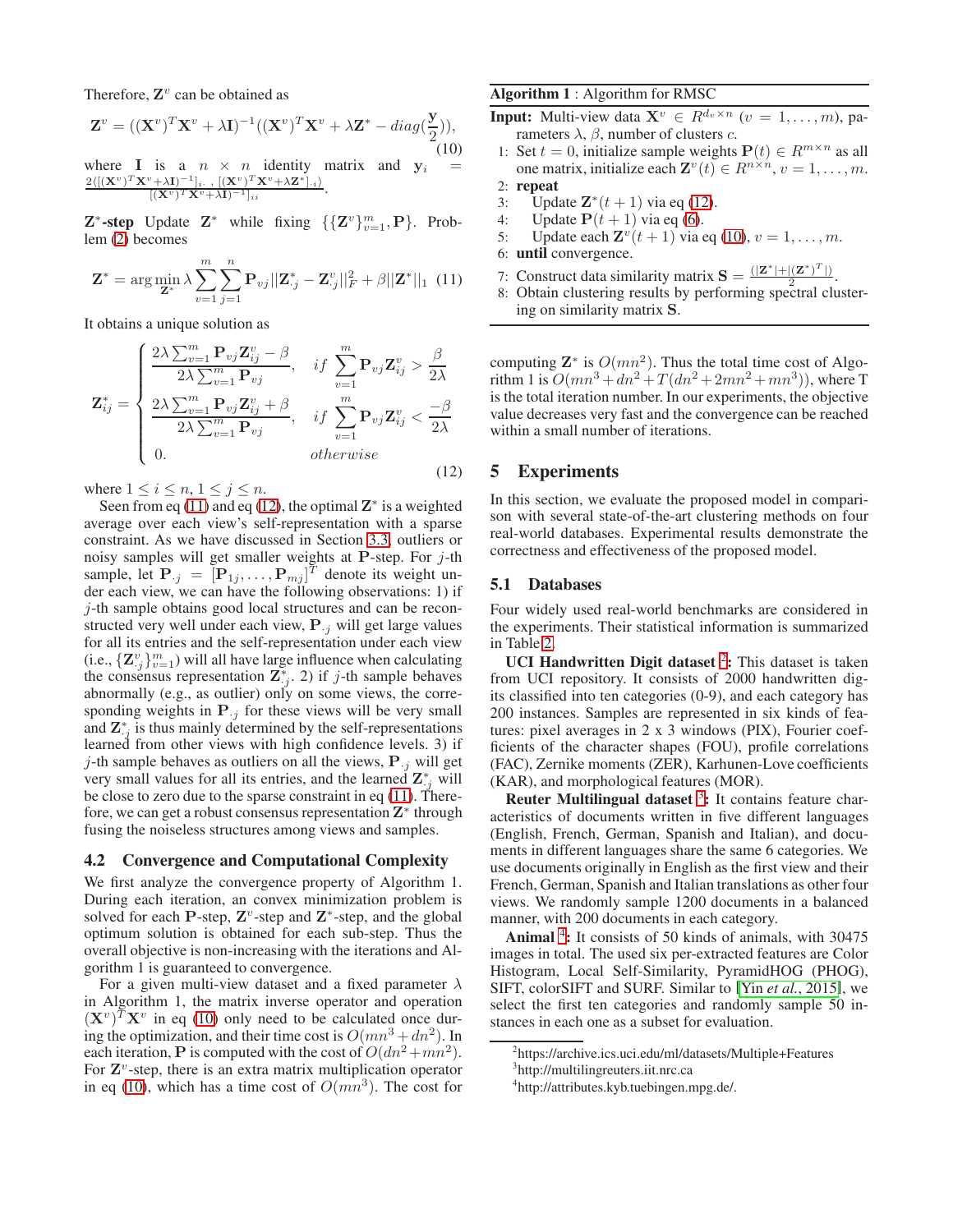<span id="page-4-2"></span>

| Table 1: Clustering performance on four benchmark databases. The best results are highlighted in bold. |  |  |  |  |
|--------------------------------------------------------------------------------------------------------|--|--|--|--|
|                                                                                                        |  |  |  |  |

| Methods        | ັ້<br>$Accuracy(\%)$                                 |                   |                  |                                       | Normalized Mutual Information( $\%$ ) |                  |                                                        |                  |  |
|----------------|------------------------------------------------------|-------------------|------------------|---------------------------------------|---------------------------------------|------------------|--------------------------------------------------------|------------------|--|
|                | Digit                                                | Reuter            | Animal           | 3-Sources                             | Digit                                 | Reuter           | Animal                                                 | 3-Sources        |  |
| SC-BSV         | $94.52 \pm 3.48$                                     | $33.88 + 0.43$    | $25.85 + 1.06$   | $61.89 \pm 0.68$                      | $91.24 + 0.87$                        | $18.60 + 0.58$   | $15.90 + 0.61$                                         | $61.04 \pm 1.02$ |  |
| <b>MSC</b>     | $94.68 + 2.80$                                       | $30.49 + 3.34$    | $28.39 + 1.04$   | $\sqrt{65.59} \pm 3.62$               | $90.34 + 1.15$                        | $21.87 + 1.18$   | $19.06 + 0.84$                                         | $68.23 + 3.69$   |  |
| Co-Pairwise    | $96.16 + 0.02$                                       | $31.14 + 2.75$    | $25.96 + 0.67$   | $61.48 \pm 0.54$                      | $91.89 + 0.03$                        | $21.69 + 0.96$   | $16.08 + 0.50$                                         | $60.14 + 1.54$   |  |
| Co-Centroid    | $96.65 + 0.00$                                       | $29.42 + 2.83$    | $29.52 \pm 1.69$ | $65.44 \pm 2.60$                      | $93.71 + 0.00$                        | $21.44 + 0.85$   | $19.28 + 0.89$                                         | $64.99 + 1.98$   |  |
|                | $\vert$ Co-Training $\vert$ 85.39 $\pm$ 0.12 $\vert$ | $132.91 \pm 1.91$ | $29.63 \pm 1.10$ | $161.95 \pm 5.30$ 1 85.44 $\pm$ 0.11  |                                       | $23.13 \pm 0.75$ | $18.92 + 0.61$                                         | $64.30 + 2.81$   |  |
| SSC-BSV        | $93.02 + 3.42$                                       | $49.36 + 1.15$    | $27.36 \pm 0.87$ | $\sqrt{67.16 \pm 1.53}$               | $88.05 \pm 1.02$                      |                  | $33.27 \pm 0.55$   15.49 $\pm$ 0.62                    | $57.84 + 1.72$   |  |
| SSC-AVG        | $85.87 + 4.35$                                       | $50.18 + 1.69$    | $30.10 + 0.91$   | $69.82 \pm 1.89$                      | $87.89 \pm 0.93$                      | $31.60 + 0.70$   | $17.52 + 0.99$                                         | $67.95 + 1.13$   |  |
| <b>DiMSC</b>   | $90.79 + 3.7$                                        | $53.01 + 1.24$    | $31.83 \pm 0.68$ | $65.47 \pm 0.98$                      | $84.46 \pm 1.33$                      | 39.20<br>$+0.21$ | 19.29<br>$+0.59$                                       | $60.23 + 2.30$   |  |
| <b>RMSC-WV</b> | $95.35 + 0.00$                                       | $55.05 + 1.06$    | $31.87 \pm 0.66$ | $74.56 \pm 1.80$                      | $90.65 + 0.00$                        | $37.70 + 0.43$   | $19.70 + 0.61$                                         | $67.17 + 1.95$   |  |
| <b>RMSC</b>    | $97.91 + 0.03$                                       | $57.50 + 0.39$    | $33.14 \pm 1.01$ | $178.37 \pm 0.52$    $94.98 \pm 0.08$ |                                       |                  | $40.80 \pm 0.20$   $20.02 \pm 0.64$   $70.53 \pm 0.71$ |                  |  |

<span id="page-4-0"></span>Table 2: Statistical information of databases.

| <b>Dataset</b> | #.Instance | #.Views | #. Clusters |
|----------------|------------|---------|-------------|
| Digit          | 2000       |         |             |
| Reuter         | 200        |         |             |
| Animal         | 500 F      |         |             |
| 3-Sources      |            |         |             |

3-Sources<sup>[5](#page-4-1)</sup>: This dataset is collected from three wellknown on-line news sources: BBC, Reuters and The Guardian. There are 416 distinct news stories which are manually divided into six classes. Among them, 169 stores are reported in all three sources and are used in our experiments as in [Liu *et al.*[, 2013b\]](#page-6-8).

### <span id="page-4-3"></span>5.2 Baseline Algorithms and Experimental Setting

To better demonstrate the performance of the proposed model, we compare it with several state-of-the-art methods.

SC-BSV: Perform standard spectral clustering [\[Shi and Malik, 2000\]](#page-6-18) on each single-view, and the best result is presented. SSC-BSV: Run SSC [\[Elhamifar and Vidal, 2013\]](#page-6-15) on each view independently, and the best result is reported. SSC-AVG: Run SSC [\[Elhamifar and Vidal, 2013\]](#page-6-15) on each view independently to get each view's subspace representation, then perform spectral clustering on the averaged representation. MSC: A weighted multi-view spectral clustering model [Xia *et al.*[, 2010\]](#page-6-11). **Co-Pairwise:** A co-regularization scheme that regularizes the Laplacian embedding to have high pairwise similarity [\[Kumar](#page-6-22) et al., 2011]. Co-Centroid: Another co-regularization scheme [\[Kumar](#page-6-22) *et al.*, 2011] that regularizes view-specific Laplacian embedding to be similar to a common consensus. Co-Training: A *co-training* approach that alternately modifies one view's graph structure with other views information [Kumar and Daumé, 2011]. DiMSC: A diversity induced multi-view subspace clustering method which aims to reduce the redundancy between multi-view representations [Cao *et al.*[, 2015\]](#page-6-2). Focusing on the influence of different strategies to combine multi-view representation, we use sparse constraint on each view's self-representation instead of the original smooth regularized term for better comparison. RMSC: The proposed robust localized multi-view subspace clustering model [\(2\)](#page-1-1). To better demonstrate the correctness and effectiveness of the proposed RMSC model, we further design a variation of model [\(2\)](#page-1-1) that considers a unified weight for a view and it is named as RMSC-WV. RMSC-WV only distinguishes the confidence levels of views and samples in the same view will get same weights (details of its implementation are given in the appendix).

All samples are normalized to have unit L2 norm. Parameter  $\gamma$  in eq [\(4\)](#page-2-2) is set to be  $10^{-5}$  for all the dataset. As kmeans is applied in all the methods, we run it 20 times with random initialization and report both mean values and standard derivations. The Gaussian kernel and  $k$ -nearest neighbor graphs [\[Von Luxburg, 2007\]](#page-6-27) is used for methods that need to construct the Laplacian matrix of each view,  $k$  is empirically set to be 5. Two commonly used metrics, i.e., clustering accuracy and normalized mutual information (NMI) [Chen *et al.*[, 2011\]](#page-6-28), are used as evaluation measures in this paper.

# 5.3 Results and Parameter Analysis

Table [1](#page-4-2) shows the numerical results of different methods on all the four databases. It is obvious that the proposed RMSC model outperforms all the compared algorithms and can improve the performance of multi-view clustering. According to the clustering results of SSC-AVG and SSC-BSV, we can tell that naïve treat each view equally and average over each view's representation cannot always boost the performance of single view clustering (e.g. SSC-AVG is worse than SSC-BSV on Digit). This is because that views with low confidence levels can have large negative influence on performance in the average operation. By taking into consideration of each view's confidence level and pursuing a weighted average among views, RMSC-WV can obtain consistent improvements on all the datasets over SSC-BSV model. Moreover, the proposed RMSC model can further boost the performance of RMSC-WV by simultaneously considering the confidence levels of both samples and views. This corroborates our analysis that naïve treating each view equally or assigning a unified weight to a view can both lead to suboptimal solutions and proves the effectiveness of the proposed RMSC model.

To better analyze the properties of the proposed model, we further report its clustering performance on Digit and Reuter with respect to different number of used views in Figure [2.](#page-5-0)

<span id="page-4-1"></span><sup>5</sup> http://mlg.ucd.ie/datasets/3sources.html.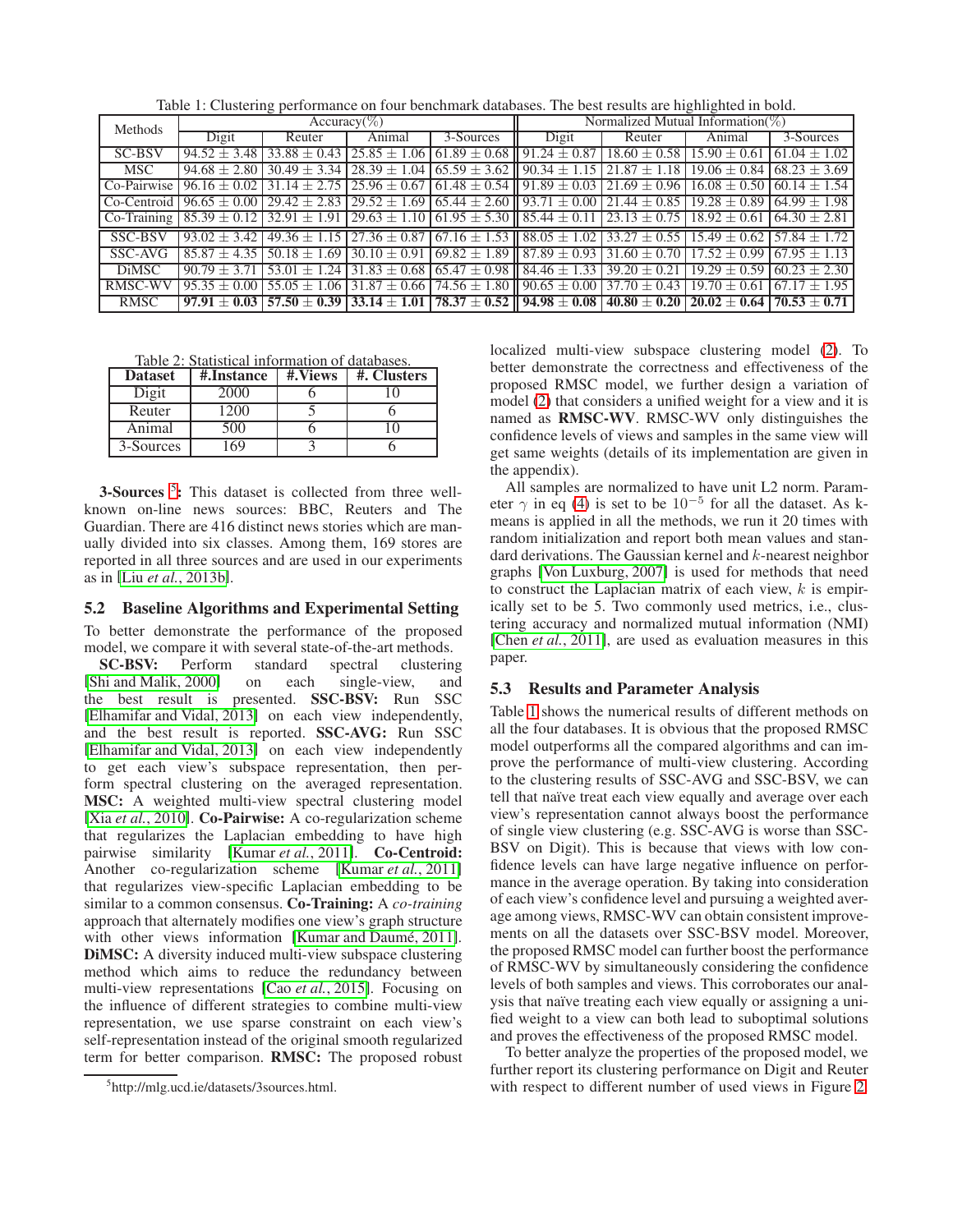

<span id="page-5-0"></span>Figure 2: Clustering performance on Digit and Reuter w.r.t number of used views.



<span id="page-5-1"></span>Figure 3: Convergence performance on Digit and Reuter.

SSC-AVG and RMSC-WV are also implemented for comparison. For Digit, the views are considered in an order of PIX, FOU, FAC, ZER, KAR, MOR. For example, {PIX, FOU} and {PIX, FOU, FAC} are used when  $m = 2$  and  $m = 3$ , respectively. Similarly, the views are considered in an order of English, French, German, Spanish and Italian for Reuter. Seen from Figure [2,](#page-5-0) RMSC obtains consistently better performance than SSC-AVG and RMSC-WV with respect to different number of used views on both datasets. More specifically, on Digit, as the number of used views increases, the performance of RMSC is more robust than that of SSC-AVG and RMSC-WV. For example, both the performance of RMSC-WV and RMSC increases when incorporating the third view (FAC). However, when taking into consideration of the fourth view (ZER), the performance of SSC-AVG and RMSC-WV decreases a lot while that of RMSC is more stable. On Reuter, the performance of all the three algorithms increases as more views are included (except for the fifth view), and the RMSC always achieves the best performance. Thus RMSC is able to obtain robust consensus representation by considering the confidence levels of both views and samples and can improve the performance of multi-view clustering.

Figure [3](#page-5-1) shows the convergence performance of Algorithm 1 on Digit and Reuter. We can see that the overall objective value decreases very fast and the convergence can be reached within 5 iterations. To investigate the influence of parameter  $(\lambda, \beta)$  in RMSC, we further report its clustering results with respect to  $(\lambda, \beta)$  on Digit. The results are shown in Figure [4.](#page-5-2) We can observe that RMSC is not very sensitive to parameters and there exists a large parameter space of  $(\lambda, \beta)$  so that it can



<span id="page-5-2"></span>Figure 4: Clustering performance on Digit w.r.t.  $\lambda$  and  $\beta$ 

achieve promising results.

### 6 Conclusion

In this paper, we have proposed a novel robust localized multi-view subspace clustering (RMSC) model that considers the confidence levels of both samples and views. RMSC aims to learn a consensus self-representation for multi-view data, and the proposed weighting strategy can reflect the samples confidence levels to some extent. We further develop an iterative optimization method for RMSC, and it converges quickly in few iterations. Comprehensive experimental results on four benchmark datasets show that RMSC can obtain a robust consensus representation and outperforms the stateof-the-art multi-view clustering algorithms.

### 7 Appendix

RMSC-WV is a variation of model [\(2\)](#page-1-1) and it considers a unified weight for each view (i.e., samples in the same view will be assigned same weight). The formulation of RMSC-WV defined in Section [5.2](#page-4-3) is

$$
\min_{\{\mathbf{Z}^v\}_{v=1}^m, \mathbf{Z}^*, \mathbf{p}} \sum_{v=1}^m \{\mathbf{p}_v(||\mathbf{X}^v - \mathbf{X}^v \mathbf{Z}^v||_F^2 + \lambda ||\mathbf{Z}^v - \mathbf{Z}^*||_F^2) + \psi(\mathbf{p}_v)\} + \beta ||\mathbf{Z}^*||_1
$$
\n
$$
s.t. \quad \mathbf{p} \in R^m, \ \mathbf{p}_v \ge 0, \ diag(\mathbf{Z}^v) = 0, v = 1, \dots, m. \tag{13}
$$

where  $\mathbf{p}_v$  denotes the weight of v-th view and  $\psi(\cdot)$  is a regularizer on  $\mathbf{p}_v$ ,  $\psi(\cdot)$  is defined in eq [\(4\)](#page-2-2). Similar to model [\(2\)](#page-1-1), block coordinate descent strategy is used for its optimization.